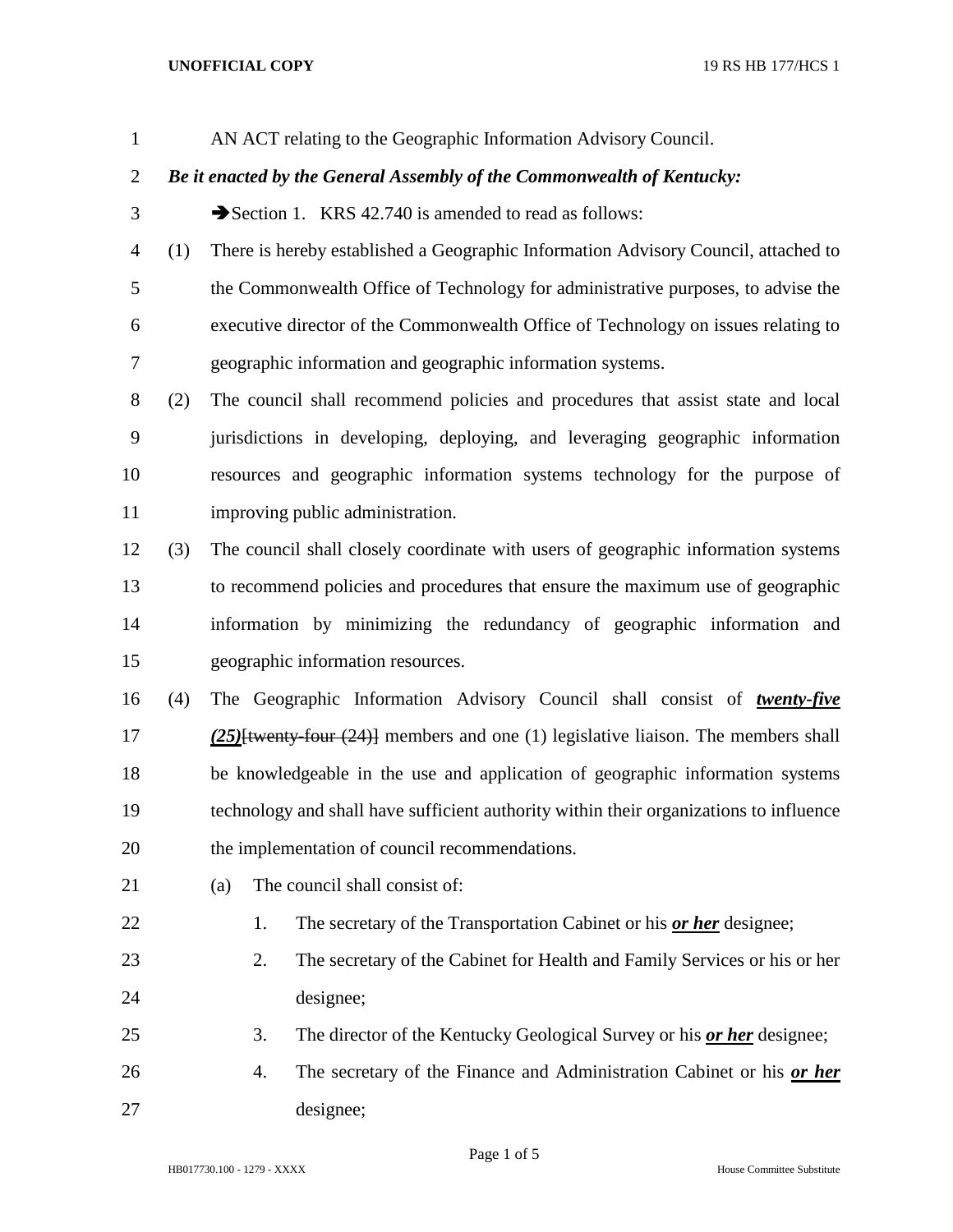| $\mathbf{1}$   | 5.  | The executive director of the Commonwealth Office of Technology or       |
|----------------|-----|--------------------------------------------------------------------------|
| $\overline{2}$ |     | her or his designee, who shall serve as chair;                           |
| 3              | 6.  | The secretary of the Economic Development Cabinet or his or her          |
| $\overline{4}$ |     | designee;                                                                |
| 5              | 7.  | The commissioner of the Department for Local Government or his or        |
| 6              |     | <i>her</i> designee;                                                     |
| 7              | 8.  | The secretary of the Justice and Public Safety Cabinet or his or her     |
| 8              |     | designee;                                                                |
| 9              | 9.  | One $(1)$ member appointed by the Governor from a list of three $(3)$    |
| 10             |     | persons submitted by the president of the Council on Postsecondary       |
| 11             |     | Education;                                                               |
| 12             | 10. | The adjutant general of the Department of Military Affairs or his or her |
| 13             |     | designee;                                                                |
| 14             | 11. | The commissioner of the Department of Education or his or her            |
| 15             |     | designee;                                                                |
| 16             | 12. | The secretary of the Energy and Environment Cabinet or his or her        |
| 17             |     | designee;                                                                |
| 18             | 13. | The Commissioner of the Department of Agriculture or his or her          |
| 19             |     | designee;                                                                |
| 20             | 14. | The secretary of the Tourism, Arts and Heritage Cabinet or his or her    |
| 21             |     | designee;                                                                |
| 22             | 15. | Two $(2)$ members appointed by the Governor from a list of six $(6)$     |
| 23             |     | persons submitted by the president of the Kentucky League of Cities;     |
| 24             | 16. | Two $(2)$ members appointed by the Governor from a list of six $(6)$     |
| 25             |     | persons submitted by the president of the Kentucky Association of        |
| 26             |     | Counties;                                                                |
| 27             | 17. | One $(1)$ member appointed by the Governor from a list of three $(3)$    |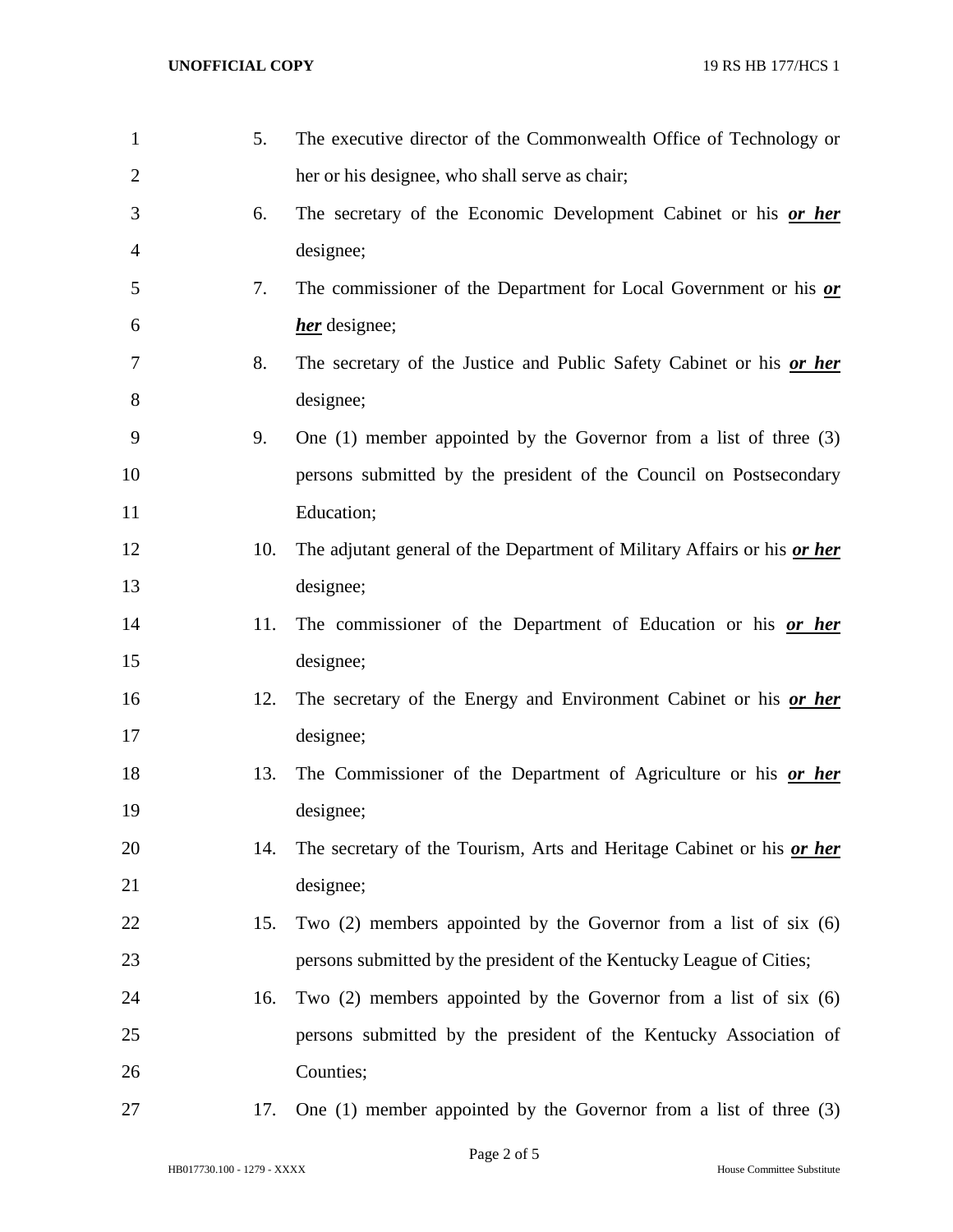| 1              |     |     |                                                                                | persons submitted by the president of the Kentucky Chapter of the                  |  |
|----------------|-----|-----|--------------------------------------------------------------------------------|------------------------------------------------------------------------------------|--|
| $\overline{2}$ |     |     |                                                                                | <b>American Planning Association;</b>                                              |  |
| 3              |     |     | 18.                                                                            | One $(1)$ member appointed by the Governor from a list of three $(3)$              |  |
| 4              |     |     |                                                                                | persons submitted by the president of the Kentucky Chamber of                      |  |
| 5              |     |     |                                                                                | Commerce;                                                                          |  |
| 6              |     |     | 19.                                                                            | One $(1)$ member appointed by the Governor from a list of three $(3)$              |  |
| 7              |     |     |                                                                                | persons submitted by the president of the Kentucky Association of                  |  |
| 8              |     |     |                                                                                | <b>Professional</b> [Land] Surveyors;                                              |  |
| 9              |     |     | 20.                                                                            | One $(1)$ member appointed by the Governor from a list of three $(3)$              |  |
| 10             |     |     |                                                                                | persons submitted by the president of the Kentucky Society of                      |  |
| 11             |     |     |                                                                                | Professional Engineers;                                                            |  |
| 12             |     |     | 21.                                                                            | One $(1)$ member appointed by the Governor from a list of three $(3)$              |  |
| 13             |     |     |                                                                                | persons submitted by the chairman of the Kentucky Board of Registered              |  |
| 14             |     |     |                                                                                | Geologists; [and]                                                                  |  |
| 15             |     |     | 22.                                                                            | One $(1)$ member appointed by the Governor from a list of three $(3)$              |  |
| 16             |     |     |                                                                                | persons submitted by the president of the Council of Area Development              |  |
| 17             |     |     |                                                                                | Districts; and                                                                     |  |
| 18             |     |     | <u>23.</u>                                                                     | <b>One (1) member appointed by the Governor from a list of three (3)</b>           |  |
| 19             |     |     |                                                                                | persons submitted by the president of the Kentucky Association of                  |  |
| 20             |     |     |                                                                                | <b>Mapping Professionals.</b>                                                      |  |
| 21             |     | (b) |                                                                                | The council shall have one (1) nonvoting legislative liaison, to be appointed      |  |
| 22             |     |     |                                                                                | by the Legislative Research Commission.                                            |  |
| 23             | (5) |     | The council may have committees and subcommittees as determined by the council |                                                                                    |  |
| 24             |     |     |                                                                                | or an executive committee, if an executive committee exists.                       |  |
| 25             | (6) |     |                                                                                | A member of the council shall not:                                                 |  |
| 26             |     | (a) |                                                                                | Be an officer, employee, or paid consultant of a business entity that has, or of   |  |
| 27             |     |     |                                                                                | a trade association for business entities that have, a substantial interest in the |  |

Page 3 of 5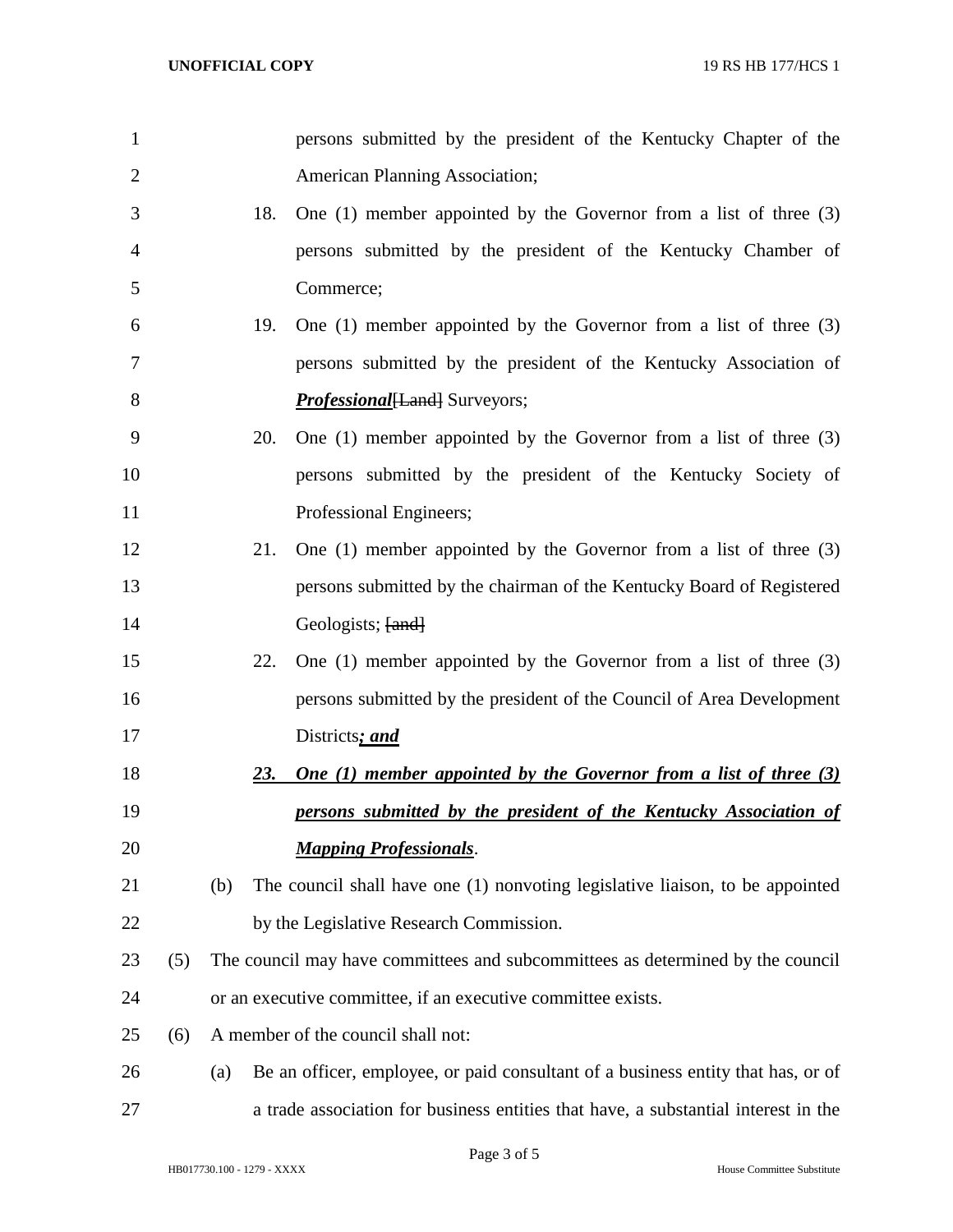**UNOFFICIAL COPY** 19 RS HB 177/HCS 1

 geographic information industry and is doing business in the Commonwealth; (b) Own, control, or have, directly or indirectly, more than ten percent (10%) interest in a business entity that has a substantial interest in the geographic information industry; (c) Be in any manner connected with any contract or bid for furnishing any governmental body of the Commonwealth with geographic information systems, the computers on which they are automated, or a service related to geographic information systems; (d) Be a person required to register as a lobbyist because of activities for compensation on behalf of a business entity that has, or on behalf of a trade association of business entities that have, substantial interest in the geographic information industry; (e) Accept or receive money or another thing of value from an individual, firm, or corporation to whom a contract may be awarded, directly or indirectly, by rebate, gift, or otherwise; or (f) Be liable to civil action or any action performed in good faith in the performance of duties as a council member. 18 (7) Those council members specified in subsection  $(4)(a)$  of this section who serve by virtue of an office shall serve on the board while they hold that office. (8) Appointed members of the council shall serve for a term of four (4) years. Vacancies in the membership of the council shall be filled in the same manner as the original appointments. If a nominating organization changes its name, its successor organization having the same responsibilities and purposes shall be the nominating organization. (9) The council shall have no funds of its own, and council members shall not receive compensation of any kind from the council. (10) A majority of the members shall constitute a quorum for the transaction of business.

Page 4 of 5